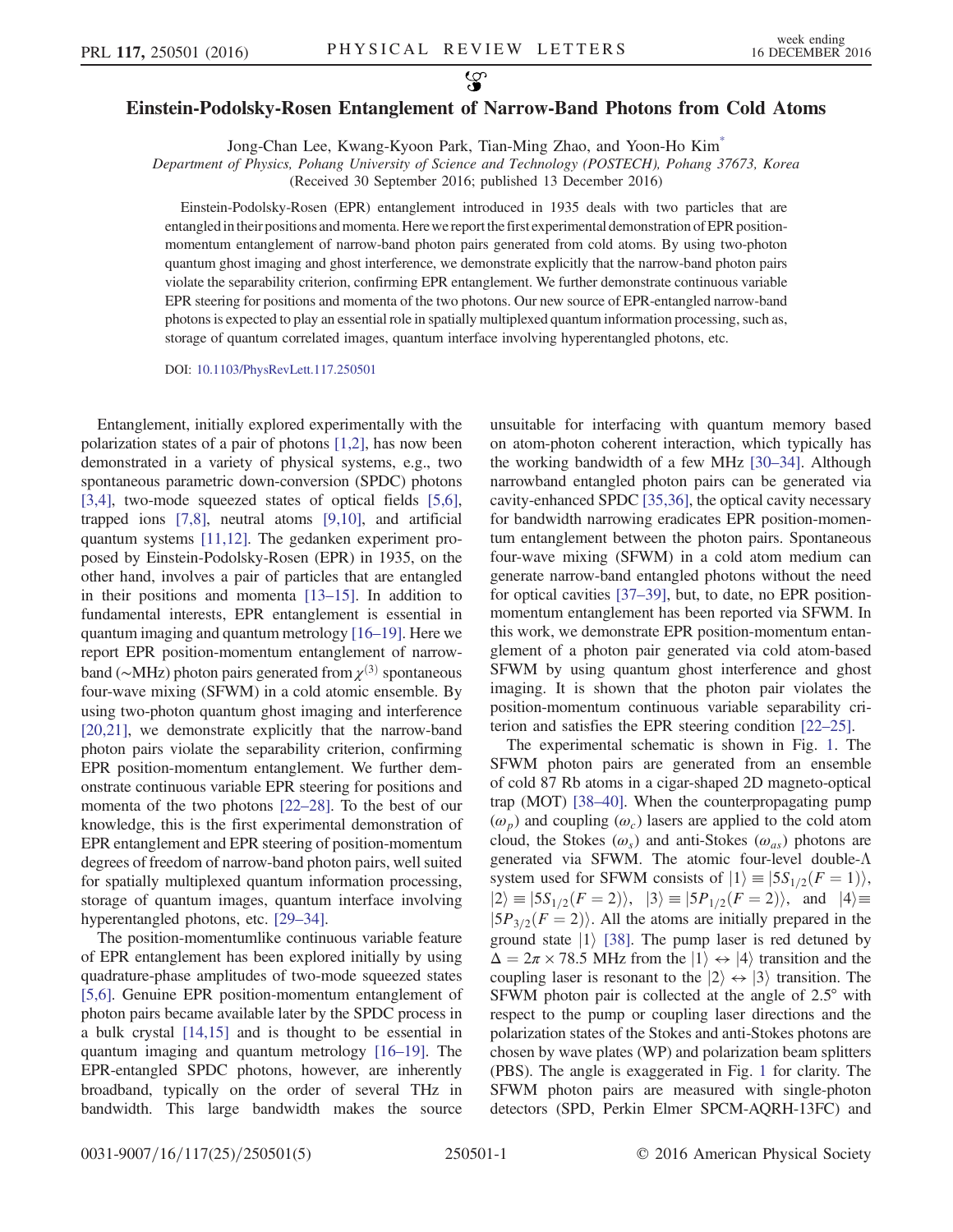<span id="page-1-0"></span>

FIG. 1. Schematic of the experiment. The Stokes ( $\omega_s$ ) and anti-Stokes ( $\omega_{as}$ ) photon pair with EPR position-momentum entanglement is generated in the 87 Rb cold atom cloud by applying the pump  $(\omega_p)$  and coupling  $(\omega_c)$  lasers. Wave plates (WP) and polarizing beam splitters (PBS) are used to set the proper polarization states. To optically relay the diverging Stokes and anti-Stokes photons to Alice and Bob, the lenses l are used  $(f = 400 \text{ mm})$ . The SFWM photon pairs are measured with single-photon detectors (SPD). SMF and BS refer to the single-mode fiber and the beam splitter, respectively.

coincidence events are recorded with time-tagging electronics (SensL HRM-TDC). It is important to note that, to generate a photon pair with EPR position-momentum entanglement, the pump and coupling lasers should not be tightly focused.

The optical depth (OD) of our cigar-shaped MOT was measured to be about 50. The experiment is repeated every 10 ms: 9 ms is used for preparation of the cold atomic ensemble, and 1 ms is dedicated to SFWM for generating narrow-band photon pairs. Two different values of pump power are used for two different pumping conditions. When the pump field is nearly collimated with diameter  $2w_0 = 2.16$  mm, the pump power was set at 1.5 mW. When the pump is focused to  $2w_0 = 235 \mu m$  with a lens of focal length 500 mm, the pump power was 60  $\mu$ W. The Rayleigh length in this case was  $2z_R = 11$  cm, which sufficiently covers the atomic ensemble longitudinally. The coupling field is 3 mW in power and 3 mm in diameter. The polarization states of pump, Stokes, coupling, and anti-Stokes fields are chosen to be  $\circlearrowright$ ,  $\circlearrowright$ ,  $\circlearrowleft$ ,  $\circlearrowleft$ , where  $\circlearrowright$  and  $\circlearrowleft$ represents right-circular and left-circular polarizations as seen from the receiver, respectively. To block the pump and coupling lasers, temperature controlled solid etalon filters (470 MHz full-width-at-half-maximum transmission bandwidth; 21 GHz free spectral range) are placed before the detectors.

<span id="page-1-1"></span>The two-photon quantum state generated from SFWM can be written as [\[38,39\]](#page-4-16)

$$
|\Psi\rangle \propto \int d\omega_{as} d\omega_{s} d\vec{k}_{s} d\vec{k}_{as} \chi^{(3)}(\omega_{as}, \omega_{s}) \text{sinc}(\Delta k L/2)
$$
  
 
$$
\times \mathcal{C}_{\perp}(\vec{k}_{+}, \vec{k}_{-}) \hat{a}^{\dagger}_{\vec{k}_{s}} \hat{a}^{\dagger}_{\vec{k}_{as}} |0\rangle, \qquad (1)
$$

where  $\omega_{as}$  and  $\omega_s$  are the frequencies of anti-Stokes and Stokes photons,  $\chi^{(3)}(\omega_{as}, \omega_s)$  is the third-order nonlinear susceptibility of the medium,  $\Delta k = (\vec{k}_p + \vec{k}_c - \vec{k}_s - \vec{k}_{as})$ .  $\vec{z}$  is the longitudinal phase mismatch along the direction  $\vec{z}$ of the 2D MOT of length L, and  $\hat{a}^{\dagger}_{\vec{k}}$  $\vec{k}_{s}$   $(\hat{a}^{\dagger}_{\vec{k}})$  $(\vec{k}_{as})$  is the creation operator of photons with the transverse wave vector  $\vec{\kappa}_{s}$  $(\vec{k}_{as})$ . Here  $\vec{k}_p$ ,  $\vec{k}_c$ ,  $\vec{k}_s$ ,  $\vec{k}_{as}$  are the wave vectors of pump, coupling, Stokes, and anti-Stokes photons within the medium, respectively. The transverse components of the wave vectors are  $\vec{k}_s$  and  $\vec{k}_{as}$  for the Stokes and the anti-Stokes photons, respectively. The transverse correlation function is  $C_{\perp}(\vec{k}_+,\vec{k}_-) = \tilde{\mathcal{E}}_+(\vert \vec{k}_+ \vert) \tilde{\mathcal{E}}_-(\vert \vec{k}_- \vert /2)$ , where  $\vec{k}_\pm =$  $\vec{k}_{as} \pm \vec{k}_s$  and  $\tilde{\mathcal{E}}_{\pm}$  are envelopes with standard deviations  $\sigma_{\pm}$ . For a perfectly EPR-entangled photon pair,  $\tilde{\mathcal{E}}_+ (|\vec{k}_+|) \rightarrow$  $\delta(\vec{k}_+)$  and  $\tilde{\mathcal{E}}_{-}(|\vec{k}_-|) \rightarrow 1$  such that the transverse correlation function becomes  $C_{\perp}(\vec{k}_+,\vec{k}_-) \to \delta(\vec{k}_+).$  Here, it is assumed that the coupling field is a plane wave with wave vector  $\vec{k}_c$  and the medium is larger than the spatial envelope of the pump. Full calculation details are given in the Supplemental Material [\[41\].](#page-4-17)

To confirm EPR entanglement and EPR steering for the position-momentum variables, we make use of the quantum ghost imaging and interference effects [\[20,21\].](#page-4-9) Roughly speaking, in ghost interference and ghost imaging experiments with a pair of photons, an object is placed in the path of one photon which is then detected by a detector with no spatial resolution and the other photon is measured with a scanning detector with spatial resolution. The single count rate of the scanning detector does not reveal any image or interference, but, strangely (hence the term "ghost"), ghost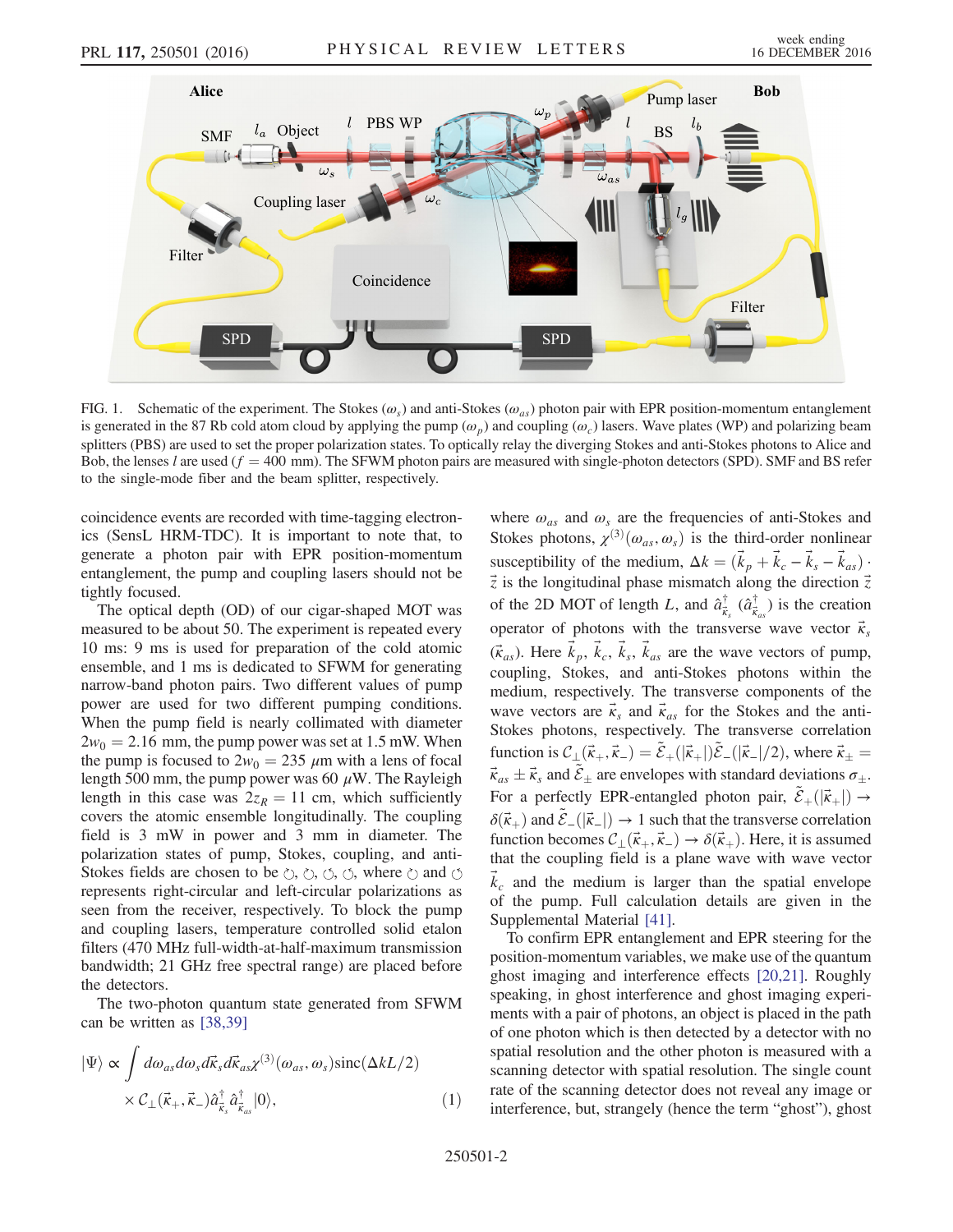image or ghost interference due to the object appears in the coincidence count rate between the two detectors [\[20,21\]](#page-4-9).

On Alice's side, we place the object, a metal block of width = 1.23 mm, in front of the objective lens  $l_a$  with focus  $f_a = 13.5$  mm and numerical aperture (NA) = 0.25. A single-mode fiber (SMF) is placed at the focus of the objective lens  $l_a$  for photon detection. The effective shape of the object, considering the transverse dimensions of the object, the SFWM beam (the Stokes photon), the numerical apertures of the objective lens, and the SMF, is a double slit. We thus expect to observe ghost interference and ghost imaging corresponding to the effective double slit placed at the location of the object. The scanning detector is placed on Bob's side. The two-photon ghost interference and ghost imaging measurements require different optical setups for measurement. The transmission or reflection at the beam splitter (BS) selects whether to observe the ghost interference or the ghost imaging, respectively [\[14,15\]](#page-4-12). For the ghost interference measurement, the SMF tip is scanned at the focus of the lens  $l_b$  with focus  $f_b = 25.4$  mm. For the ghost imaging measurement, the measurement setup includes a narrow vertical slit of 0.4 mm in width, which defines the imaging resolution, the objective lens  $l<sub>q</sub>$  $(f<sub>q</sub> = 13.5$  mm, NA = 0.25), and an SMF. The whole setup is mounted on a translation stage and scanned.

It is well known that a pair of classically correlated photons in their positions and in their momenta can lead to ghost imaging and ghost interference, respectively [\[46](#page-4-18)–50]. It is, however, fundamentally impossible to observe both ghost imaging and ghost interference with a classical position-correlated or momentum-correlated photon pairs [\[46,47\]](#page-4-18). On the other hand, if a photon pair is EPR entangled, i.e., quantum correlation exits simultaneously in positions and momenta of the photons, both ghost imaging and ghost interference may be observed by choosing the appropriate measurement basis [\[14,15\].](#page-4-12) Thus, experimental observation of both high visibility quantum ghost interference as well as high contrast quantum ghost imaging from the experimental setup in Fig. [1](#page-1-0) can be used to confirm EPR position-momentum entanglement of the photon pair.

The experimental data for quantum ghost interference and ghost imaging are shown in Fig. [2.](#page-2-0) The coincidence count is normalized to the product of the single counts at the two detectors to remove the effects of single count variations to the coincidence count. When the pump laser is collimated (beam diameter  $2w_0 = 2.16$  mm), the data clearly exhibit high contrast ghost interference, Fig. [2\(a\)](#page-2-0), and ghost imaging, Fig. [2\(b\)](#page-2-0), indicating a high degree of EPR position-momentum entanglement. When the pump laser is focused ( $2w_0 = 235 \mu m$ ), the quality of the ghost interference, Fig. [2\(c\),](#page-2-0) and ghost image, Fig. [2\(d\)](#page-2-0), are reduced, signaling reduced EPR entanglement.

Theoretically, ghost interference can be calculated, for a given object transfer function, as follows. The effective

<span id="page-2-0"></span>

FIG. 2. Experimental results. When the pump laser is collimated (beam diameter  $2w_0 = 2.16$  mm), quantum ghost interference (a) and ghost image (b) of the object are clearly observed. From these data, we obtain clear signatures of EPR entanglement and EPR steering for the position-momentum variables. See text for details. When the pump laser is focused ( $2w_0 = 235 \mu m$ ), the quality of the ghost interference (c) and ghost image (d) are reduced, signaling reduced EPR entanglement. Each point of the experimental data was accumulated for 60 s. The solid red lines are numerical fits of the experimental data. Error bars represent statistical error of  $\pm 1$  standard deviation.

double slit located at the object plane on Alice's side causes quantum ghost interference to occur when Bob scans his detector at the far zone, i.e., at the focus of the lens  $l<sub>b</sub>$ . Assuming that in Alice's measurement plane, her SMF is located at the optical axis defined by the source and the lenses *l*,  $l_a$ , and  $l_b$  ( $\vec{\rho}_a = 0$ ), the normalized coincidence count rate  $G^{(2)}(\vec{\rho}_b)$  is given by

$$
\bigg|\int d\vec{k}_s d\vec{k}_{as} \mathcal{C}_{\perp}(\vec{k}_+,\vec{k}_-) \mathcal{T}\bigg(\frac{\lambda_s f}{2\pi}\vec{k}_s\bigg) \exp\bigg(-i\frac{f}{f_b}\vec{k}_{as}\cdot\vec{\rho}_b\bigg)\bigg|^2,
$$

where  $\lambda_s$  is the wavelength of the Stokes photons, f is the focal length of the lens l,  $\mathcal{T}(\vec{\rho}_o)$  is the object transfer function defined by the effective double slit at the object plane  $\vec{\rho}_o$ . As described earlier, when the positionmomentum correlation is ideal so that  $\mathcal{C}_\perp(\vec{k}_+,\vec{k}_-) = \delta(\vec{k}_+),$ the two-photon correlation function can be described simply as the square of the Fourier transform of the object transfer function:  $G^{(2)}(\vec{\rho}_b) \propto |\tilde{T}[(f/f_b)\vec{\rho}_b]|^2$ . When the pump has a finite spatial envelope, i.e.,  $C_{\perp}(\vec{k}_+,\vec{k}_-)$  is not equal to the delta function, the two-photon correlation function degrades from the ideal Fourier transform. The shape of the nonideal ghost interference depends on the two parameters  $\sigma_+$  and  $\sigma_-$ . By fitting the experimental data to the theoretical calculation, it is possible to obtain  $\sigma_+$  and  $\sigma_-$ . Using the quantum state in Eq. [\(1\),](#page-1-1) the uncertainty of the total momentum,  $\Delta p_{+}$ , is calculated to be  $\Delta p_+ = \hbar \sigma_+ / \sqrt{2}$ . Similarly, the uncertainty of the relative position,  $\Delta x_$ , is calculated to be  $\Delta x_ = \frac{\sigma_-^{-1}}{\sqrt{2}}$ .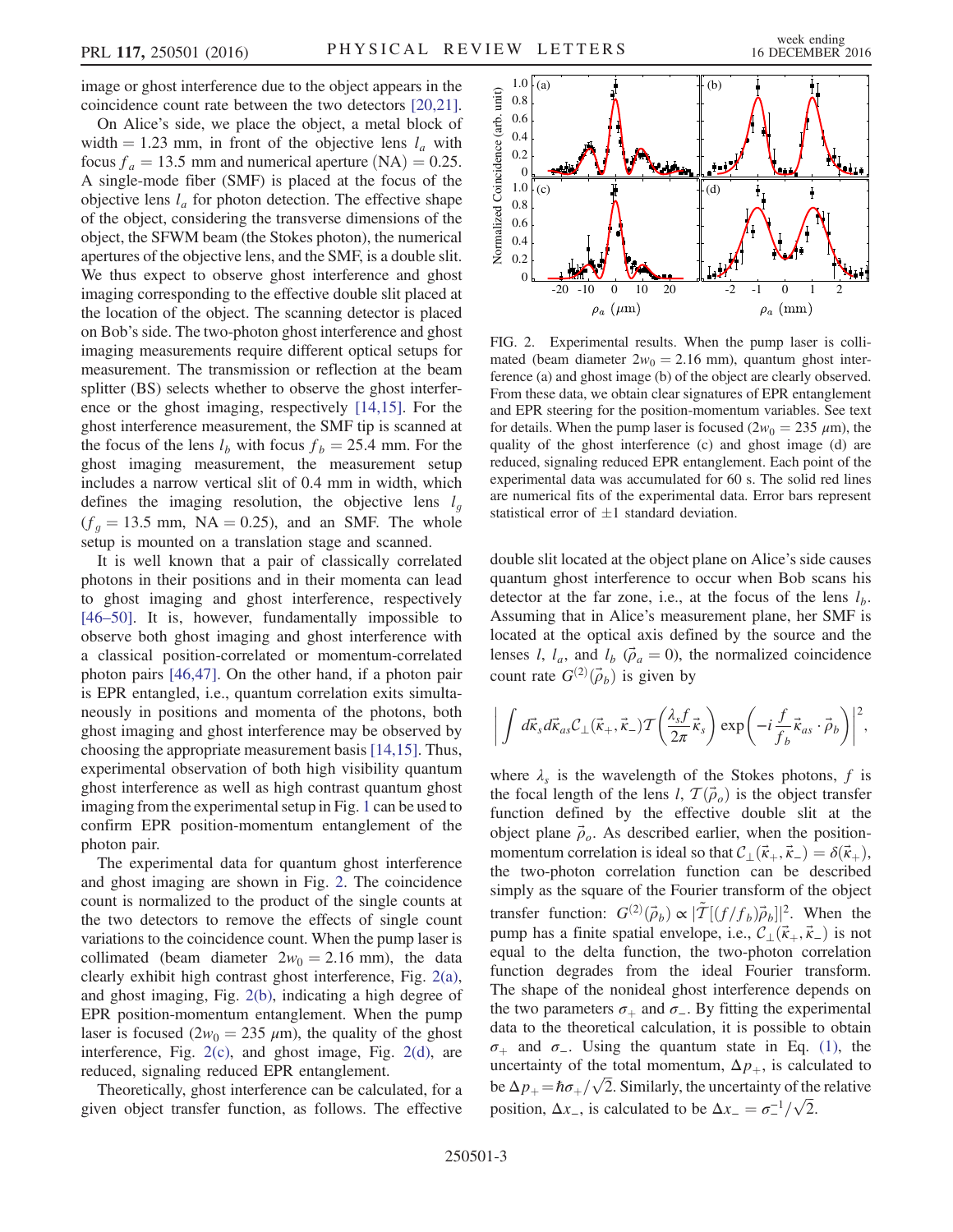In the case of ghost imaging, Bob's detection plane is defined by a narrow vertical slit and ghost imaging is obtained by horizontally scanning the whole measurement setup mounted on a translation stage. Assuming that the opening of Bob's narrow slit is located at  $\vec{\rho}_b$  and that Alice's SMF is located at  $\vec{\rho}_a = 0$ , the two-photon correlation function for the ghost imaging setup can be written as

$$
G^{(2)}(\vec{\rho}_b) \propto \left| \int d\vec{k}_s d\vec{k}_{as} C_{\perp}(\vec{k}_+,\vec{k}_-) T\left(\frac{\lambda_s f}{2\pi} \vec{k}_s\right) \right|
$$

$$
\times \delta \left( \vec{k}_{as} - \frac{\omega}{cf} \vec{\rho}_b \right) \Big|^2.
$$

Again, when the pump field is a plane wave so that the position-momentum correlation is perfect, i.e.,  $C_1(\vec{k}_+,\vec{k}_-)$  =  $\delta(\vec{k}_+)$ , the two-photon correlation function is reduced to  $G^{(2)}(\vec{\rho}_b) \propto |T(-\vec{\rho}_b)|^2$ , which is proportional to the square of the object transfer function itself,  $|\mathcal{T}(\vec{\rho}_o)|^2$ . When the momentum of the pump cannot be described by the delta function, the two-photon correlation function has to be calculated from Eq. [\(1\)](#page-1-1), which can give a somewhat blurred image of the object. Again, by fitting the experimental data to the theory, we can obtain  $\sigma_+$  and  $\sigma_-$ . Full calculation details are given in the Supplemental Material [\[41\]](#page-4-17).

To firmly establish that the SFWM photon pair from the cold atom cloud is EPR position-momentum entangled, it is necessary to check if the photon pair violates a separability criterion using the experimental ghost imaging and ghost interference data in Fig. [2](#page-2-0). For the transverse positions  $(x_1, x_2)$  and transverse momenta  $(p_1, p_2)$  of the two particles, if the two particles are in a separable state, they satisfy the inequality [\[22](#page-4-10)–25],

$$
\langle (\Delta x_-)^2 \rangle \langle (\Delta p_+)^2 \rangle \ge |\langle [x_1, p_1] \rangle|^2,\tag{2}
$$

<span id="page-3-0"></span>where  $x_ - = x_1 - x_2$  and  $p_ + = p_1 + p_2$ . Experimental violation of the above inequality directly implies that the two photons are in an entangled state. Another notable criterion which we are interested in is the EPR steering inequality [\[22](#page-4-10)–25]. EPR steering is a stricter form of quantum correlation than entanglement such that entanglement is a necessary but not a sufficient condition for EPR steering. Operationally, EPR steering is equivalent to the task of entanglement distribution when one of the two involved parties is untrusted. Therefore, EPR steering allows for, for example, quantum key distribution when one of the parties cannot trust his or her device. The EPR steering is possible, or EPR paradox arises, if the following inequality is satisfied [22–[25\]:](#page-4-10)

<span id="page-3-1"></span>
$$
\langle (\Delta x_-)^2 \rangle \langle (\Delta p_+)^2 \rangle < \frac{1}{4} |\langle [x_1, p_1] \rangle|^2. \tag{3}
$$

Our experimental results show a strong violation of the inequality in Eq. [\(2\)](#page-3-0), hence confirming that the photon pair is EPR position-momentum entangled and satisfies the EPR steering inequality in Eq. [\(3\)](#page-3-1). By fitting the experimental data in Fig. [2](#page-2-0) with the theoretical two-photon correlation functions for ghost interference and ghost imaging, we obtain the joint uncertainties  $\Delta x$  and  $\Delta p$ <sub>+</sub>. (Full calculation details are given in the Supplemental Material [\[41\]](#page-4-17).) From Fig. [2\(a\),](#page-2-0) we obtain  $\Delta p_{+} = 1.053 \pm 0.053$  $0.635\hbar$  mm<sup>-1</sup> and  $\Delta x$ <sub>-</sub> =  $0.0137 \pm 0.0001$  mm. We thus have  $(\Delta x_-)^2 (\Delta p_+)^2 = 0.000208 \pm 0.000177 \hbar^2 \ll \hbar^2$ . Similarly, from Fig. [2\(b\),](#page-2-0) we have  $(\Delta x_{-})^2(\Delta p_{+})^2 =$  $0.000372 \pm 0.000055 \hbar^2 \ll \hbar^2$ . Both results show a strong violation of the separability criterion in Eq. [\(2\)](#page-3-0) as well as satisfying the EPR steering inequality in Eq. [\(3\)](#page-3-1).

To study the effect of the spatial profile of the pump to the quality of EPR entanglement of the SFWM photons, we then slightly focused the pump laser so that the beam diameter  $2w_0 = 235 \mu m$  at the MOT. The resulting ghost interference and imaging data are shown in Figs. [2\(c\)](#page-2-0) and [2\(d\)](#page-2-0), respectively. From Fig. [2\(c\),](#page-2-0) we obtain  $(\Delta x_{-})^2(\Delta p_{+})^2$  =  $0.0315 \pm 0.0083 \hbar^2 \not\geq \hbar^2$  and from Fig. [2\(d\)](#page-2-0), we obtain  $(\Delta x_-)^2(\Delta p_+)^2 = 0.00326 \pm 0.00124\hbar^2 \nless \hbar^2$ . While both results do violate the separability criterion in Eq. [\(2\)](#page-3-0) and satisfy the EPR steering inequality in Eq. [\(3\),](#page-3-1) it is clear that the violation of separability, in this case, is weaker than the previous one in which the pump was collimated.

Our narrowband EPR-entangled (i.e., positionmomentum entangled) photon pairs have unique advantages over the spontaneous parametric down-conversion (SPDC) based EPR-entangled photon pairs. Photon pairs from SPDC typically have the bandwidth of a few THz. Although SPDC has been a workhorse in quantum information experiments by demonstrating a variety of entanglement, it is simply not compatible with the atomic quantum memory due to the large bandwidth. While cavity SPDC can exhibit the bandwidth compatible with atomic quantum memory (∼MHz), only a certain type of entanglement, e.g., polarization or energy time, is possible with cavity SPDC. Moreover, frequency filtering of SPDC photons via optical cavities cannot lead to position-momentum entanglement of narrowband photons. On the other hand, the EPR-entangled photon pairs generated from a cold atomic ensemble intrinsically have narrow bandwidths on the order of a few MHz which is compatible with atomic quantum memory.

In summary, we demonstrated, for the first time, EPR position-momentum entanglement of narrow-band photon pairs generated from  $\chi^{(3)}$  nonlinearity in a cold atomic ensemble via SFWM. We observed both two-photon ghost interference and ghost imaging effects by using the EPR pair-photon source. From the ghost interference and ghost imaging results, we showed explicitly that the photon pair violates the inseparability criterion as well as satisfying the EPR steering inequality, confirming high-quality EPR position-momentum entanglement between the two narrowband photons. We have also explored the effect of pump spatial profile to the degree of EPR entanglement between